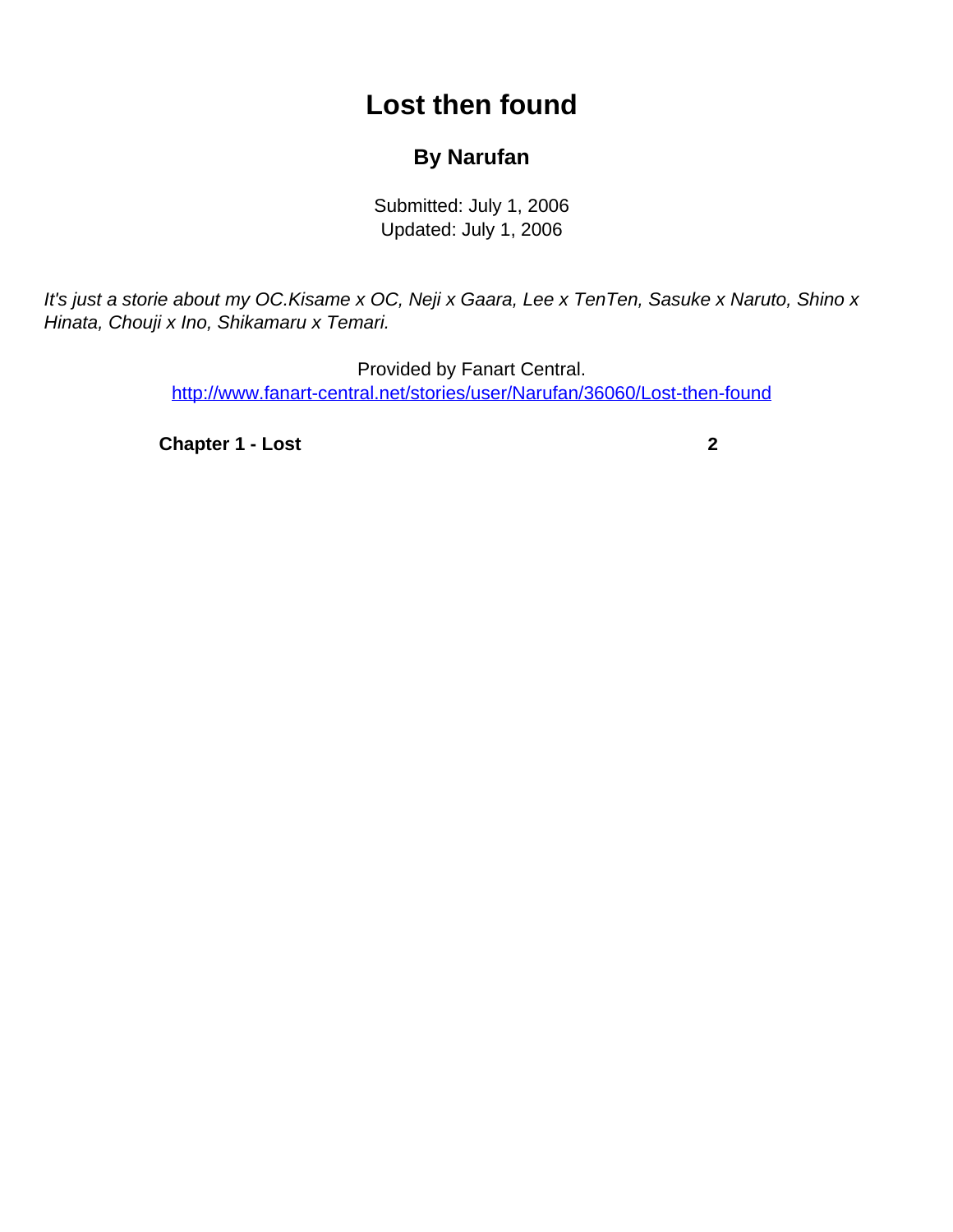<span id="page-1-0"></span>She ran.She ran as fast as her legs would take her.She had to get away from there.As far away as she could.Once she had reached to forest in the Country of Wind, she stopped.The next thing she knew was, everything was black.

"Damn it......It's way too late for this."Neji mummbled under his breath.

~~~~~~~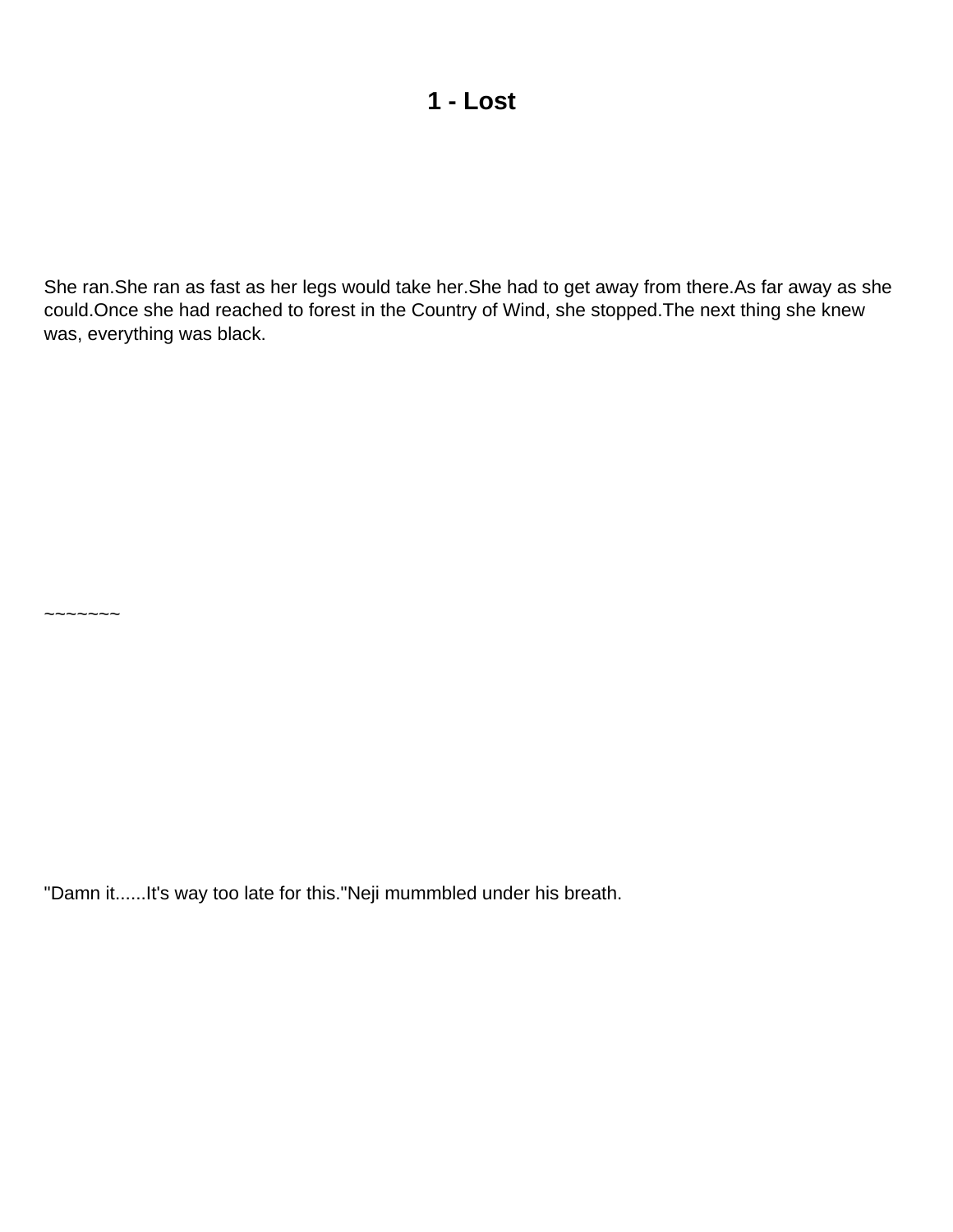"Neji-kun, what's the matter?"An over exited Lee asked.

"I'm getting tired of waiting for your girlfriend to get back."Neji said.

"Hey!Don't talk about TenTen-chan like that."Lee huffed and turned the other way.

"Neji!Lee!Come quick!"They both herd TenTen yell, and they ran over to see what was wrong.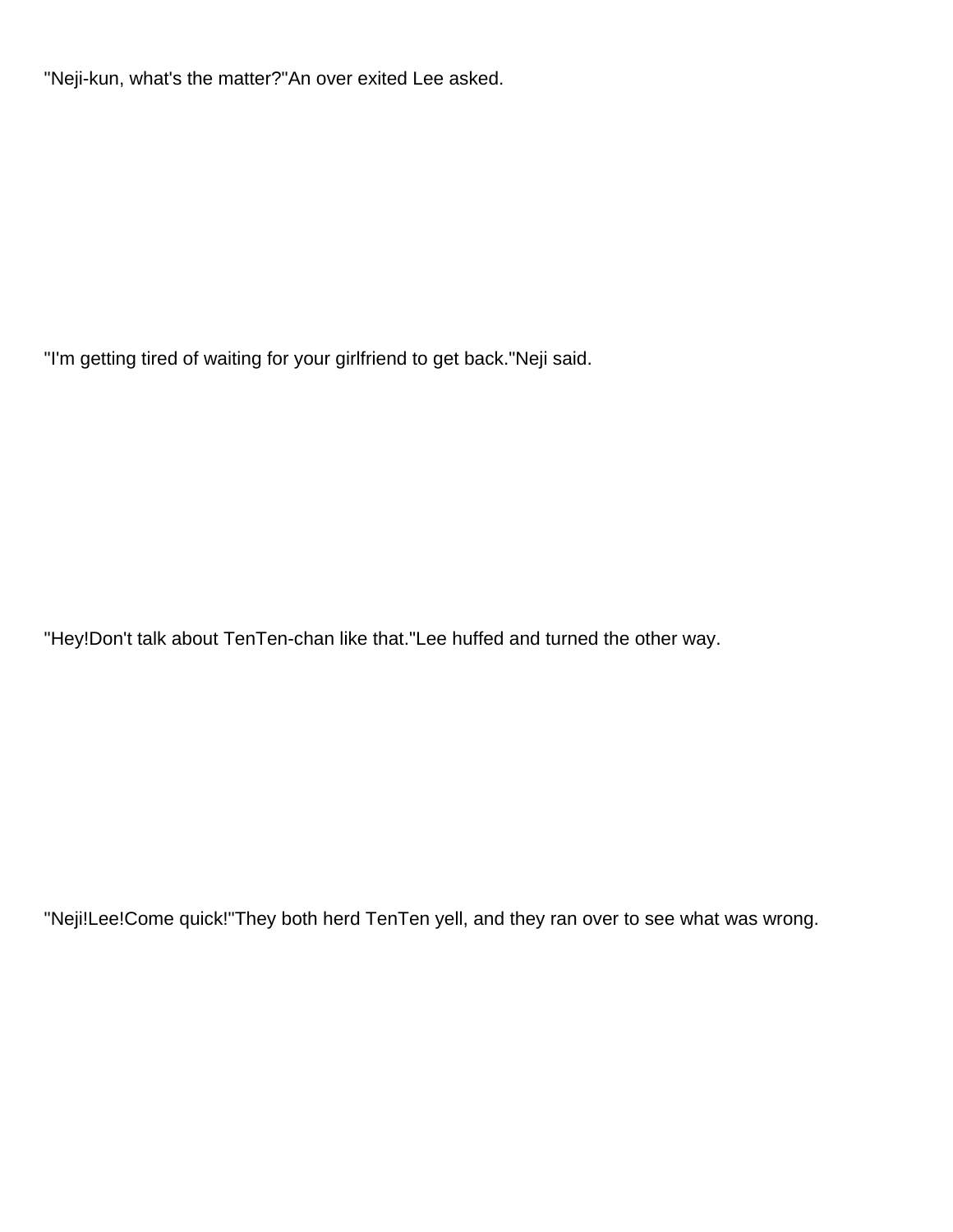"What happened?"Lee asked his companion.

"\*Huff\*C'mon.We have to get there as fast as we can.I don't know what happened to her, but she won't wake up."TenTen started to run off into the forest , Neji and Lee on her heels.

"TenTen.Who are you talking about?"Neji asked.

"I was heading back, and I found a girl, a girl from Mist passed out on the ground.I can't get her to wake up."TenTen said, sounding worried.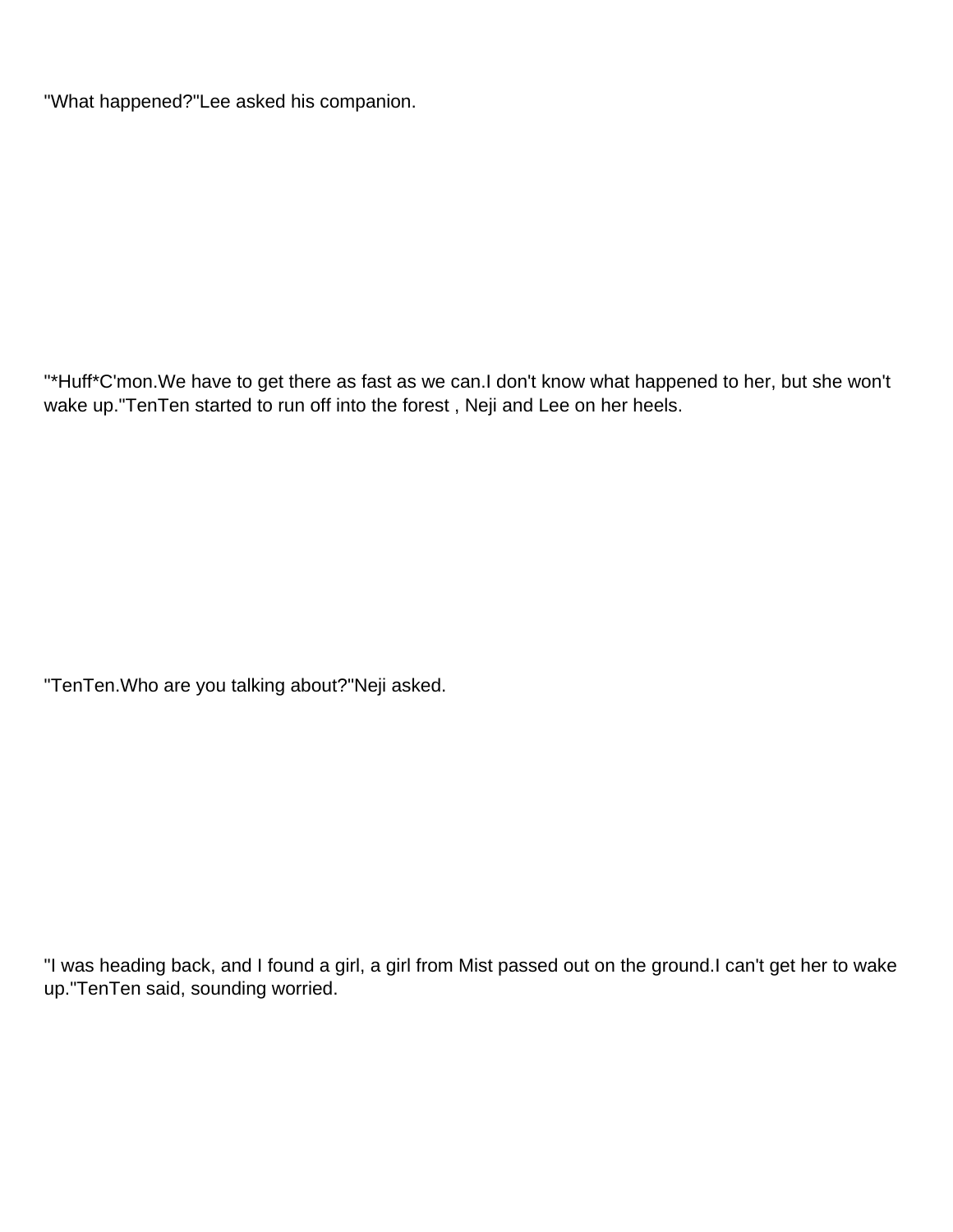"Then, we must get there faster!"Lee yelled, taking off.

"How you manage to date him is a mystery."Neji said to TenTen.

"Aww, c'mon Neji, we have to catch up to Lee."TenTen sped up to try and match her Boyfrind's speed.

Neji sighed......It's not like He should care much, only if they decide to get married and have kids, that would be a problem.Neji also sped up and caught up with His team.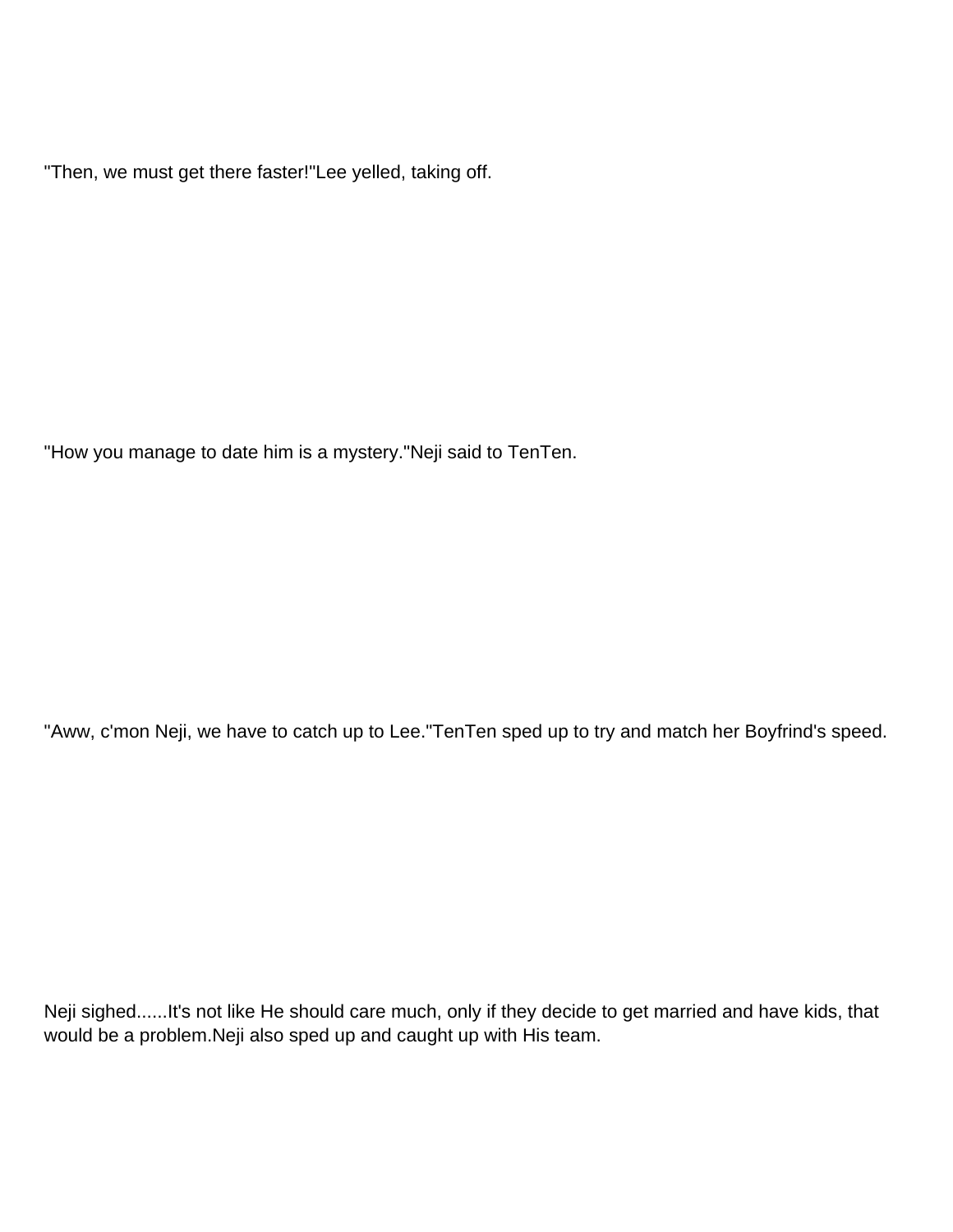"TenTen, is she hurt or anything?"Lee asked.

"Not that I know of.I would just rather get her back to Mist before somthing dose happen."TenTen said."Here, this clearing!"They all jumped down on the forest floor.Lee quickly ran over to see if any damage was done.Considering that Ten Ten wasn't much of a medic ninja, and small things to check would slip Her mind.Neji soon followed and Ten Ten crouched down beside Lee.

"Did you find anything that I might have missed?"TenTen asked Lee.

"Nope, she's alright."Lee smiled.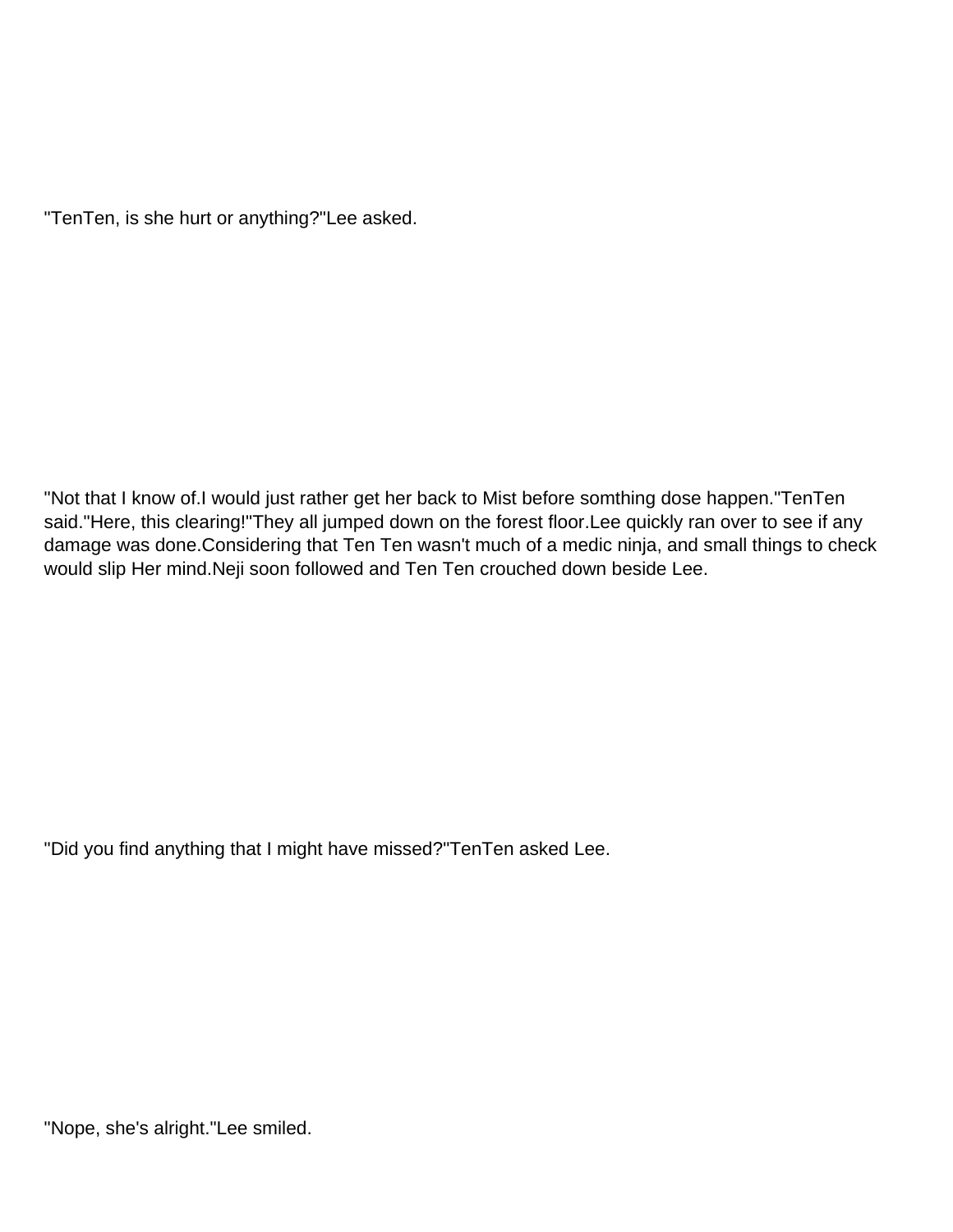"We might as well take Her back to Mist."Neji said while crouching down and picking her up.

The one Jonin and the two Chunin set off, heading back to Mist.

 $~\sim$   $~\sim$   $~\sim$   $~\sim$   $~\sim$   $~\sim$   $~\sim$ 

She felf strange, warm?But She was on the ground, not anywhere near any person.She slowly opened up her eyes and saw the goegeous Teen carrieing her, and She blushed.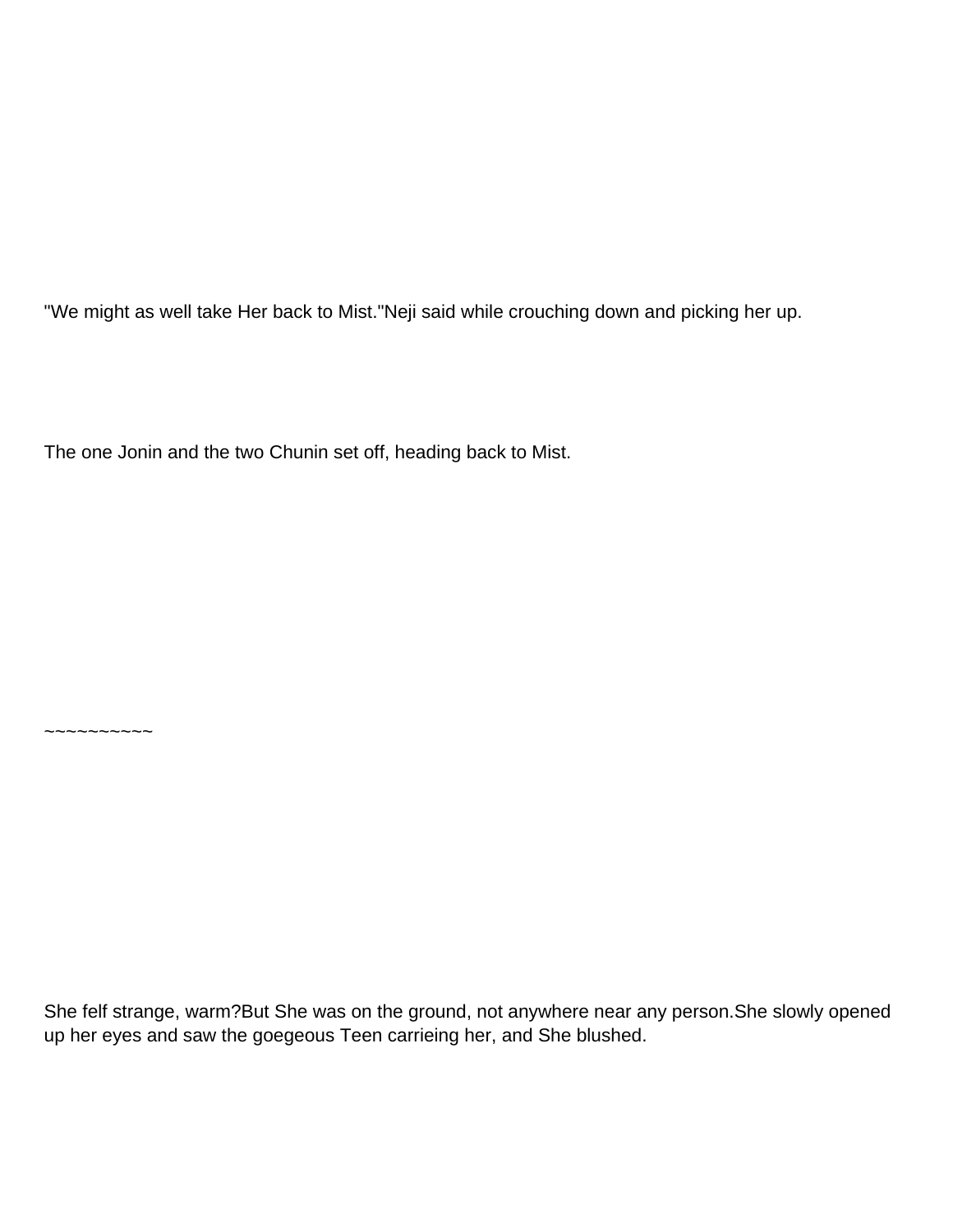"Uhmm...."She said, still blushing."C-can you put me down, please?"She asked.Neji looked down.

"Oh!Your awake?"TenTen asked.They all stopped, and Neji put her down.She mummbled a 'Thank you' and stood up.

"Uhmm....I hope you don't mind me asking.But, who are you?"She asked.

"I am TenTen, of Konoha."TenTen said, smiling sweetly.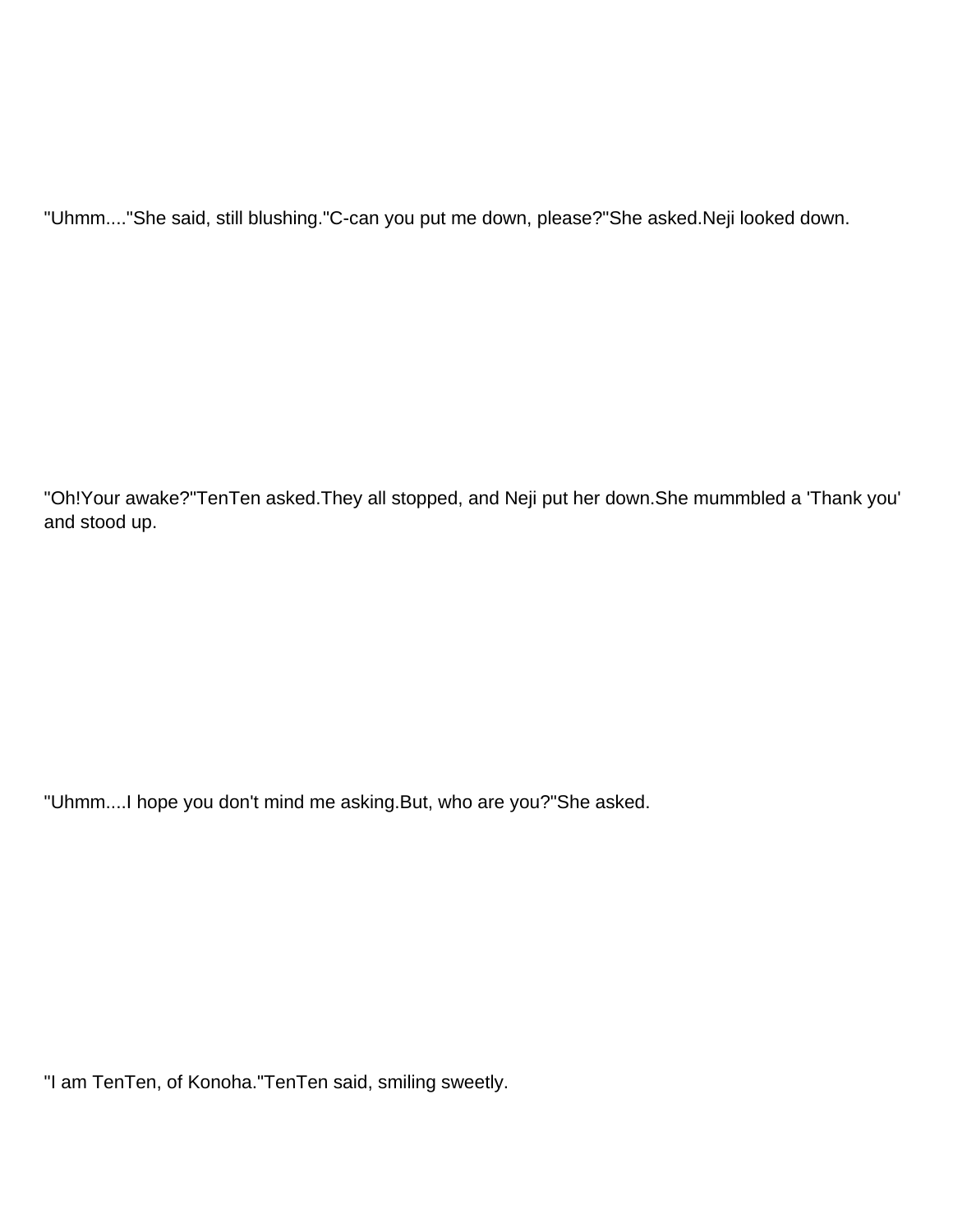"I am Rock Lee!Konoha's handsome green beast!"Lee said, doing his nice guy pose.

"I am Hyuga Neji.Also from Konoha."Neji said."And you are?"

"Oh, sorry.I am Teneka Miniko, I am from the Village Hidden in the Mist."Teneka said, smiling.

"Well, why were you out in the forest of Wind?"Lee asked.Teneka got a dark, depressed look in Her eyes.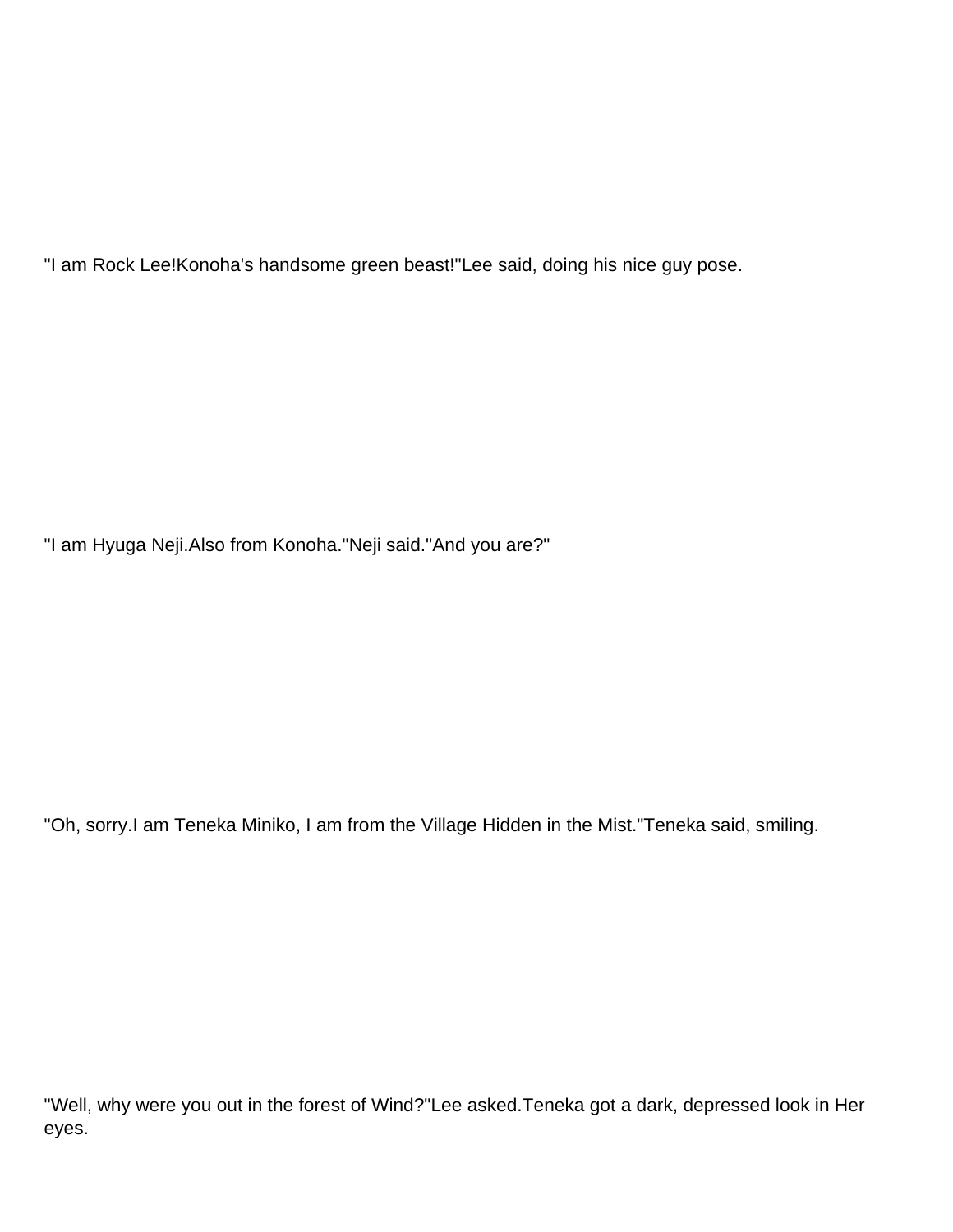"I have a question before I awnser that one.Were you trying to take me back?"Teneka asked.

"Yes, why?"Neji asked.

"I'm not going back.That is the reason I'm not there."Teneka said.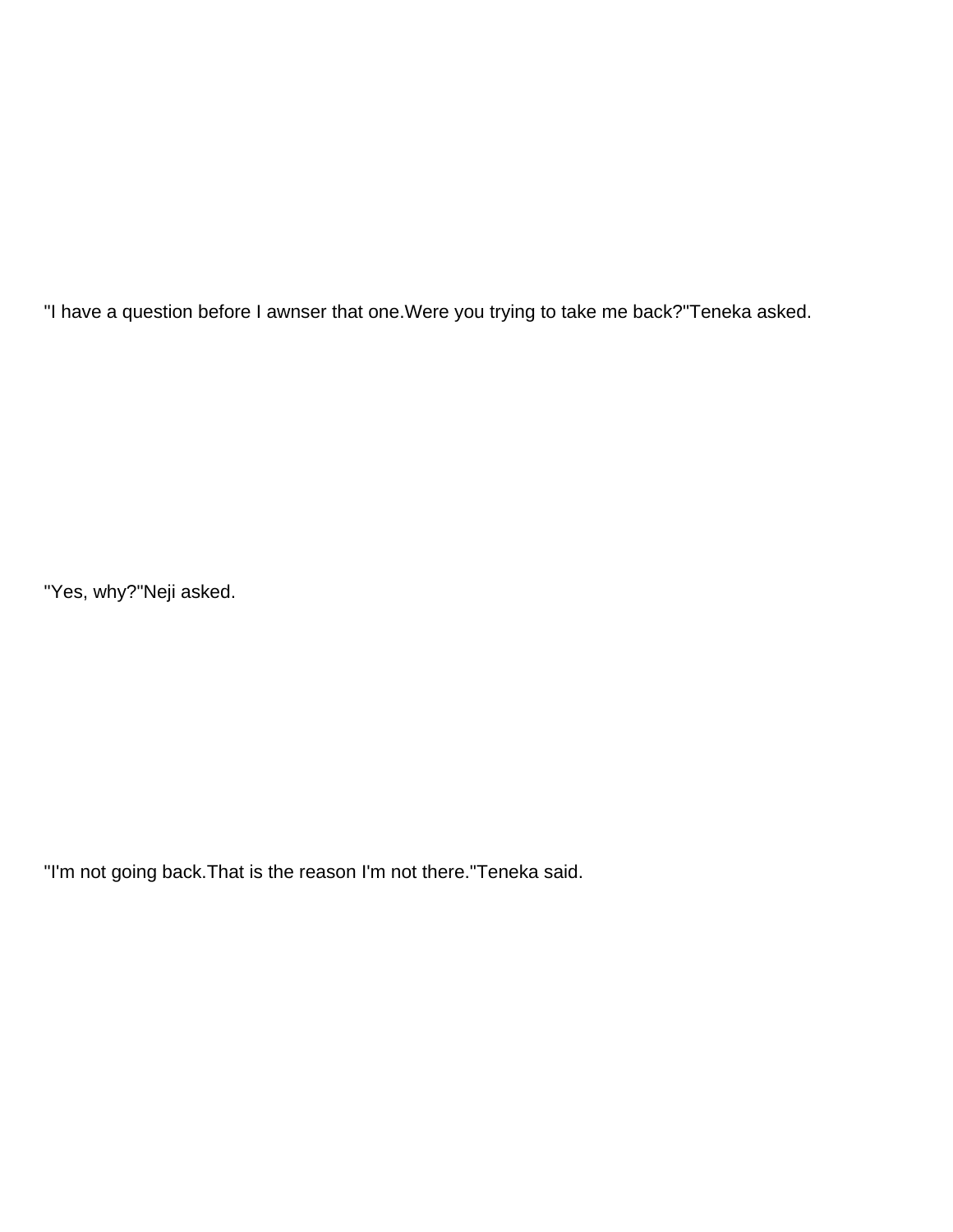"Why?What hapeened?"TenTen asked.

"Do you not know of how Mist Ninja get their headbands?"Teneka asked them.

"Not really."Lee said.

"We go through the academey.But, our graduation test is....We have to kill oneanother to pass on to Genin rank.To show that only one academey student is worthy to be called Ninja of the Mist."Teneka said.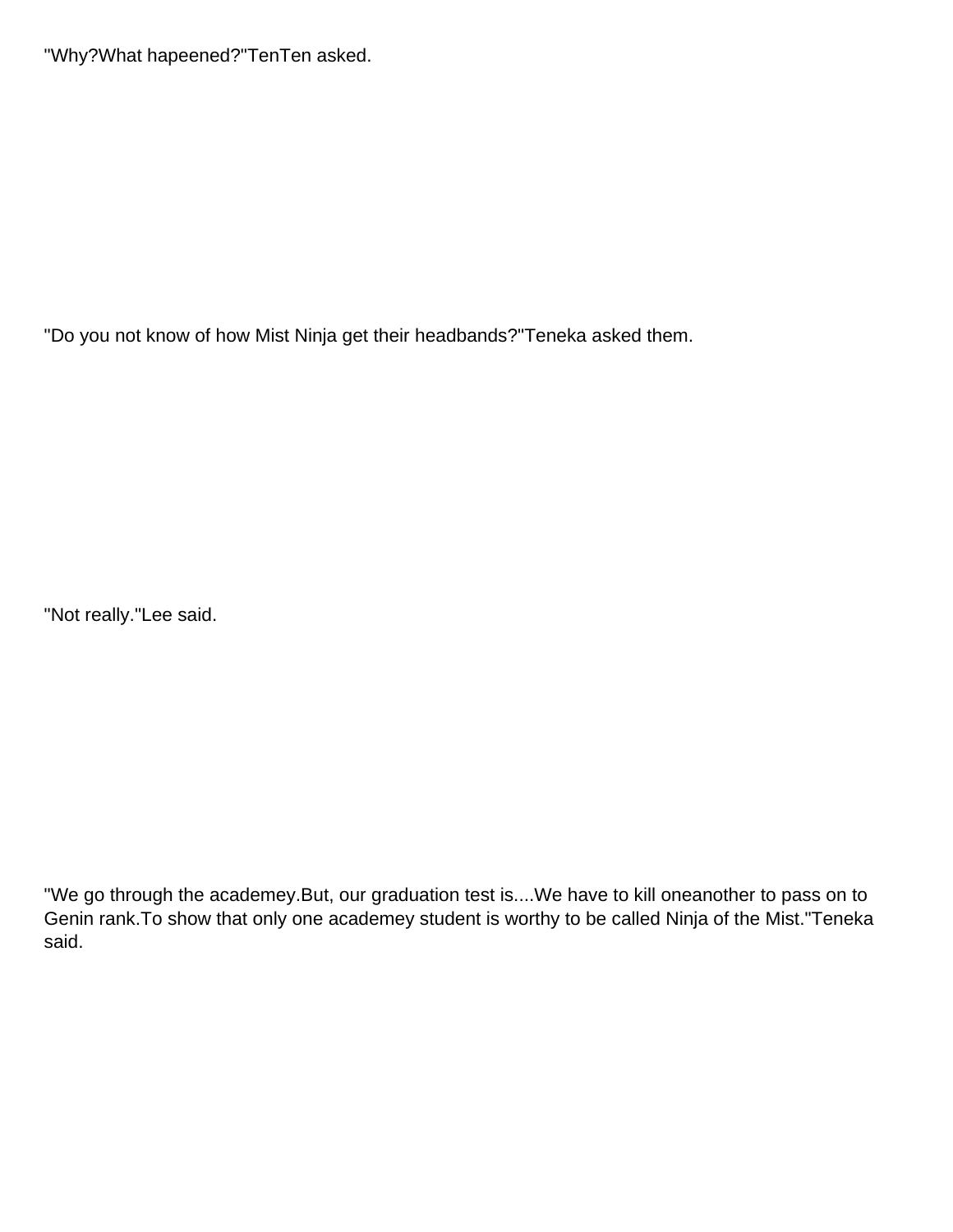"Wow, that's brutal."TenTen said.

"So, your only Genin?"Neji asked.

"Hell no!I'm Jonin."Teneka said.

"Then why did you leave?"Lee asked, again.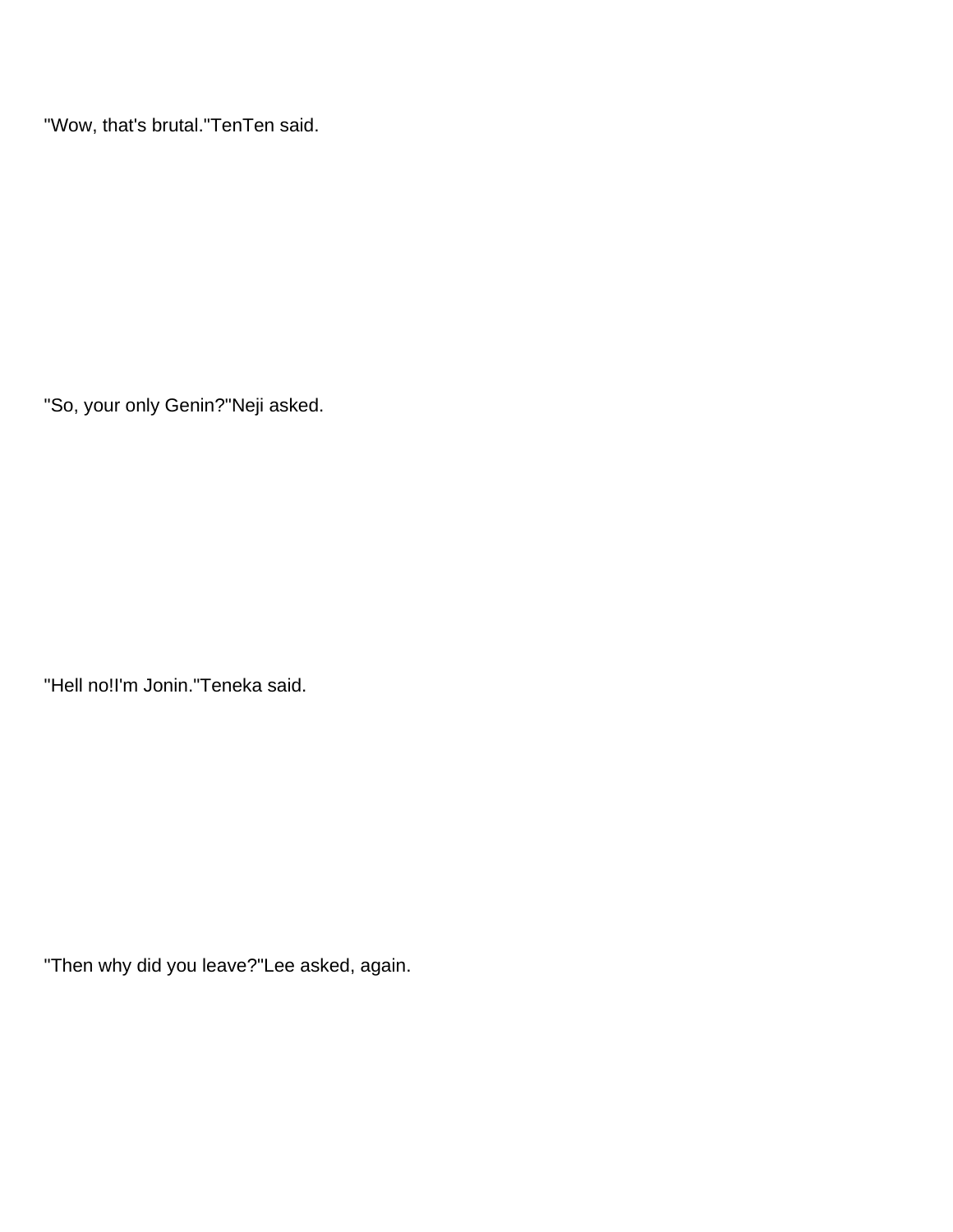"I had lost all my cousins in their tests, for one.My family was just assainated, two. And.......I was just informed that the Akatsuki wanted me to join them."Teneka said, grumbling.

"So, your the only Miniko left?"TenTen asked.

"Yes, the only one left to start the clan, again......"Teneka said.

"Miniko is a clan?What do they do?"Lee asked.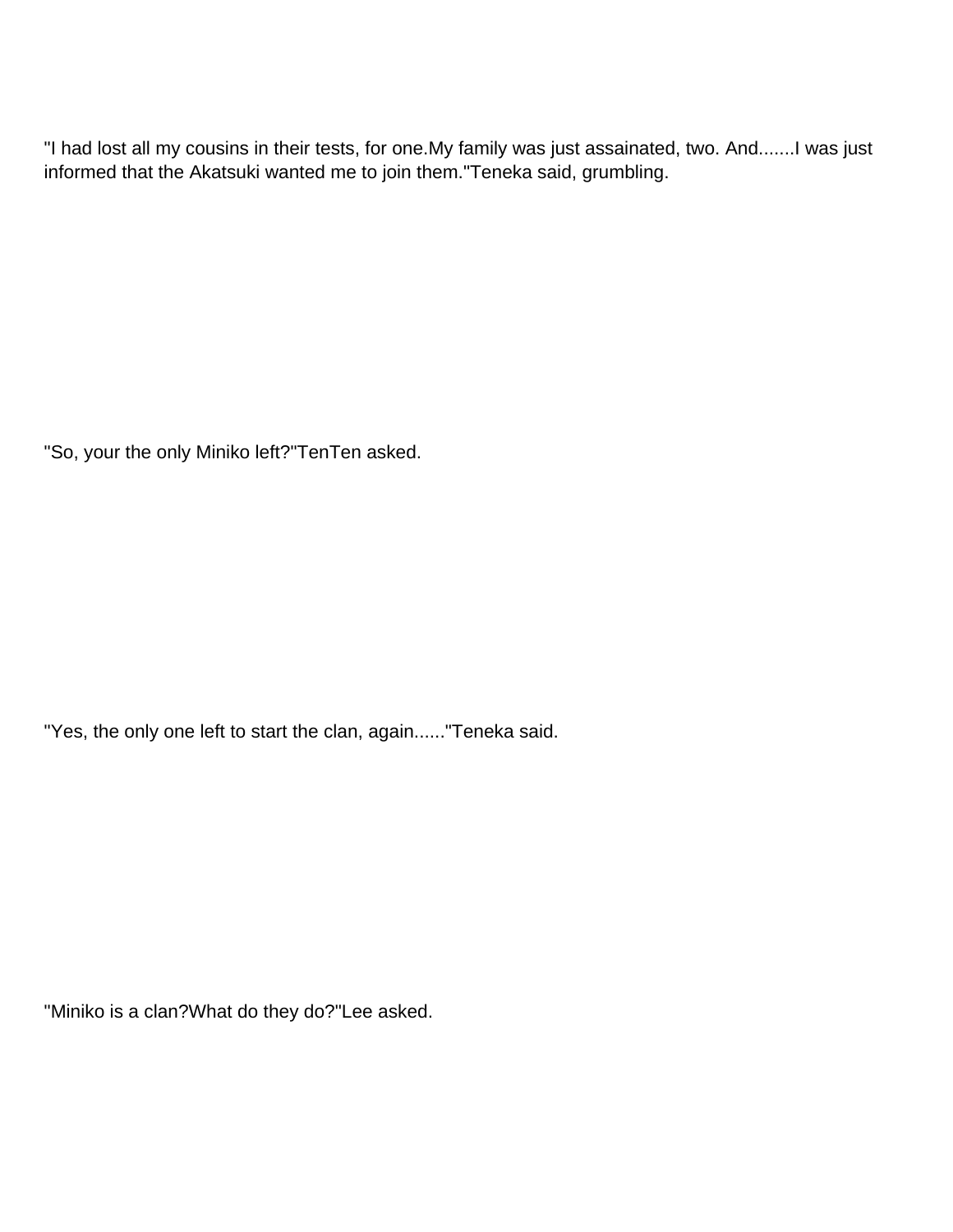"Lee, I might love you.But, your sticking your nose in places they probably shouldn't be."TenTen said, sighing.

Teneka stared at the strange Team before Her.The started to head the oppisite direction they were heading.

"Hey!Where are you going?!"TenTen yelled.

"Obviously not to Mist."She said back, and kept on walking.Neji started to follow Her.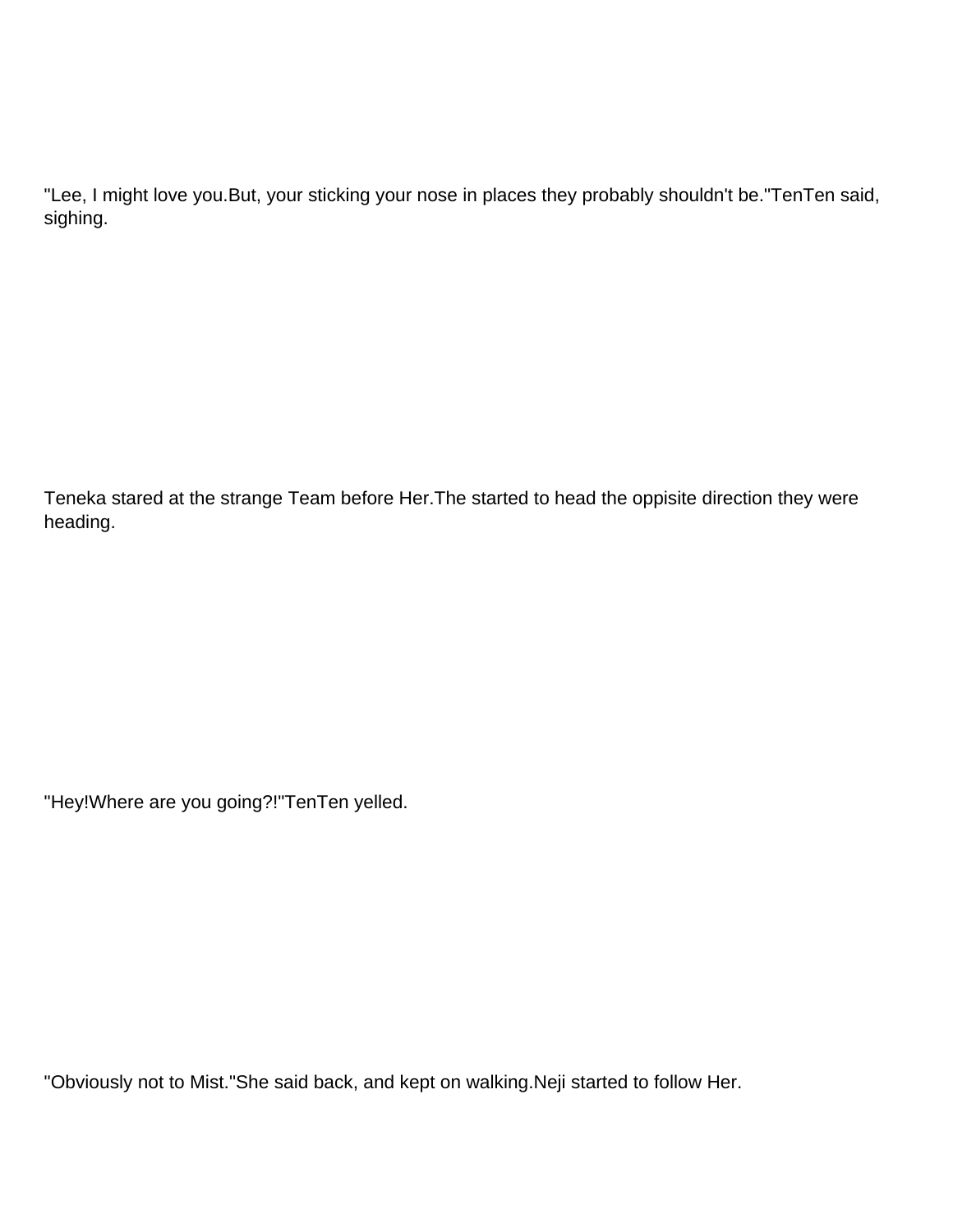"You two, go on and get back to the Village."Neji said to His Team, they nodded and jumped off in a diffrent direction.Neji caught up to Teneka.

"What's your problem?"Neji asked.She glared at him.

"Somthing, and leave it at that."Teneka looked back foeward.'Why dosen't He just leave me alone?'

Because, He looks persistant.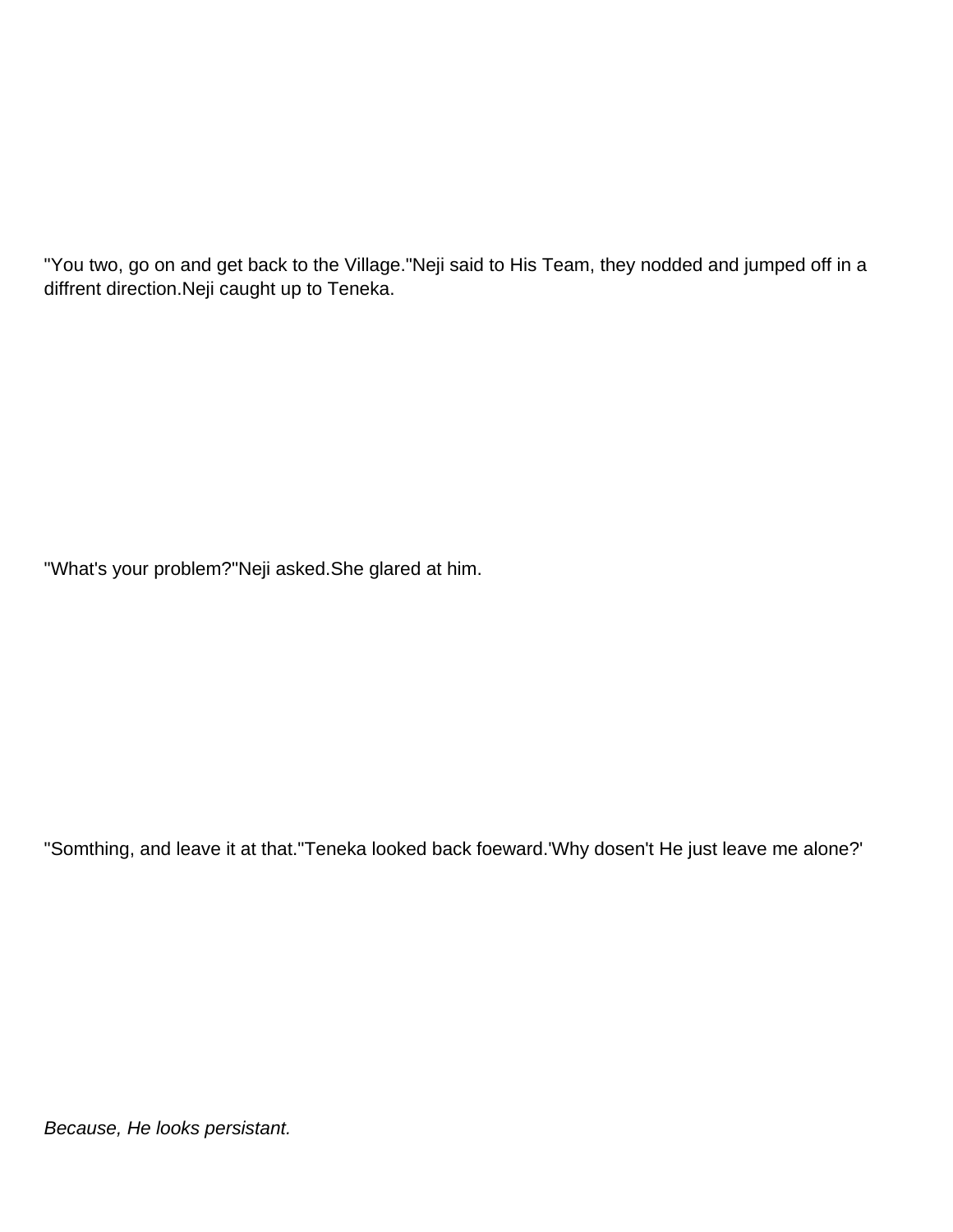"Kami....Your coming with me."Neji grabed Her arm and started to pull Her off in the same direction as His Team went.

~~~~~~~~~~~~~~~~~~~~~~~~~~~~~~~~~~~~~~~~~~~~~~~~~~~~~~~~~~~~~~~

Chapter one of my OC storie.For if you want to know what Teneka looks like.